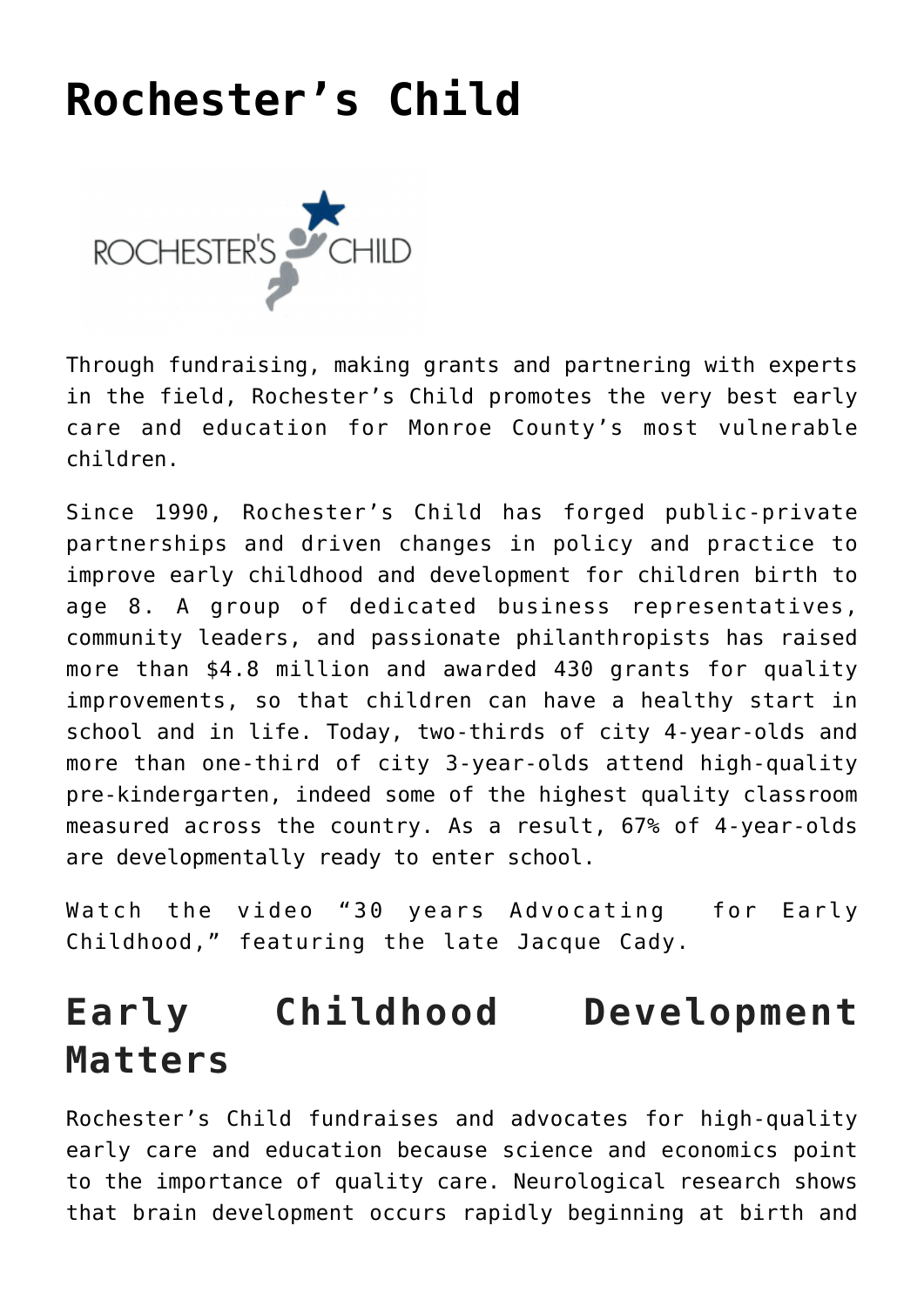continues through age 3. The learning and skills a child develops through age 8 are the foundation for their success throughout their education. High quality early childhood programs can change the trajectory of a child's life, especially for children challenged by poverty. Research shows that investments in high quality early childhood education saves in later costs for grade retention, special education, and teen pregnancy services. Finally, one of the most important predictors of success for at-risk children entering school is having attended quality early education programs.

# **Leading Improvements in Early Care and Education**

Rochester's Child has a legacy of working with community partners, government officials, and early educators to develop policies and practices that result in better outcomes for Rochester's most vulnerable children.

The highly visible "Sing, Talk, Play" ad campaign encouraged parents to actively stimulate their baby's brain development, resulting in a significant number of parents who changed their behavior and sought additional help with their parenting. Rochester's Child provided significant leadership in the development of the campaign and raised \$200,000 for the effort. Our partners included 292-BABY at Monroe Community College, Causewave Community Partners (formerly the Ad Council), and the Early Childhood Development Initiative.

Watch the video [Our Community's Early Childhood Development](https://www.youtube.com/watch?v=NIwKlt7lxuo) [Initiative.](https://www.youtube.com/watch?v=NIwKlt7lxuo)

Abrupt funding cuts for child care subsidies in 2008 prompted a swift response by Rochester's Child and the early childhood community. Fundraising that yielded \$200,000 for the creation of a scholarship fund returned approximately 50 children to their high-quality childcare programs for one year. The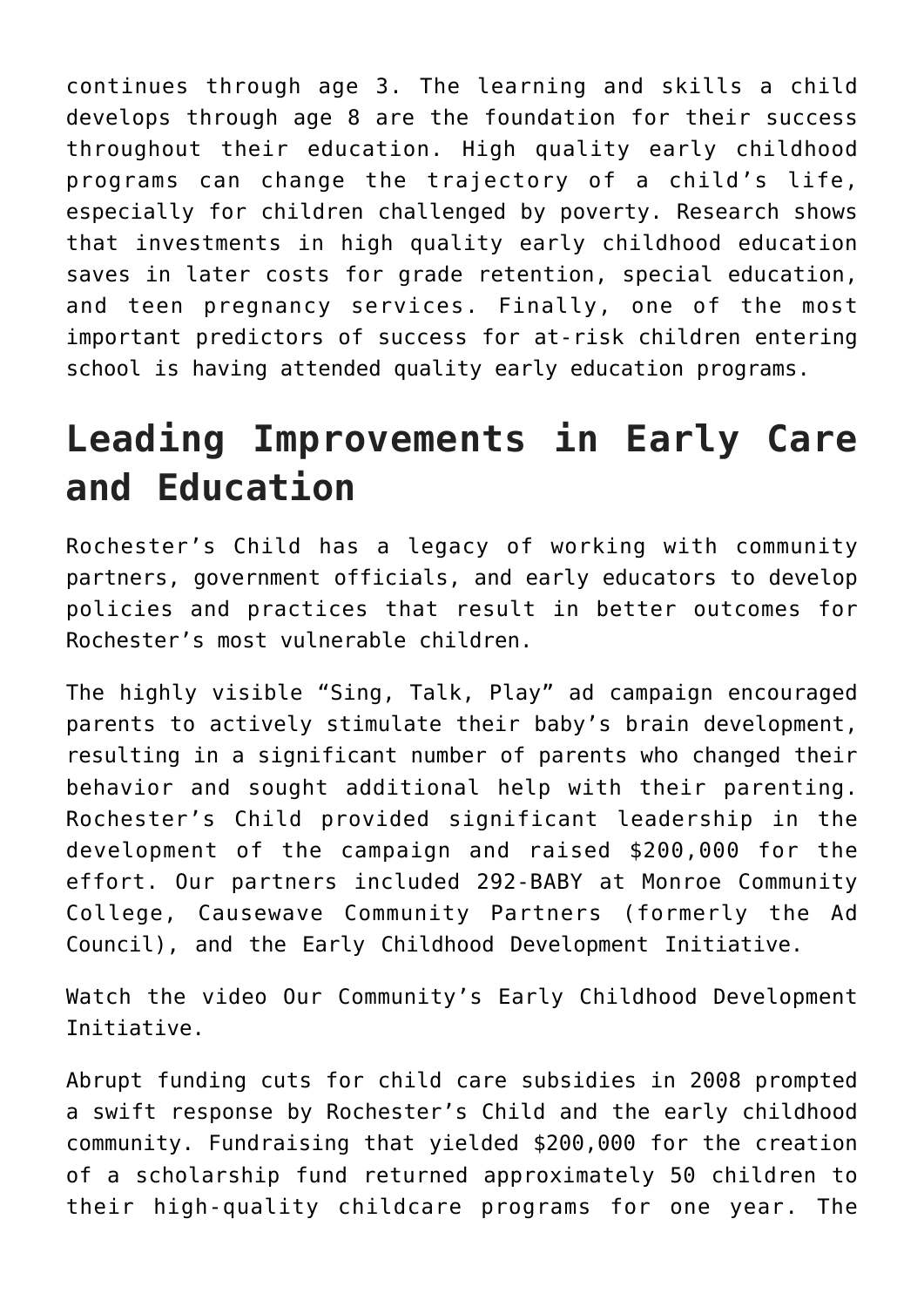heightened awareness and private support garnered by Rochester's Child helped community advocates to restore \$8.3 million in March of 2009.

Because too often parents' opinions go unheard, Rochester's Child serves as a staunch supporter of and fiscal home for the [Parent Leadership Training Institute of Greater Rochester.](http://www.greaterrochesterplti.org/) Parents often lack advocacy skills, but not the motivation or will to change their children's lives. This evidence-based program provides parents with the necessary skills to lead change for the next generation.

#### **What We Support**

In the past five years alone, Rochester's Child has raised funds and awarded nearly \$1,000,000 for improvements in childcare centers, family child-care homes, parent education, and research-based programs that enhance children's early development. Learn more about our [recent grants](https://www.racf.org/wp-content/uploads/2020/01/Rochesters-Child-Grant-List.pdf).

### **Rochester's Child Funds:**

- Child-care centers and family child cares gain and maintain national accreditation — a hallmark of excellence in care and education
- Quality early childhood development programs and enrichment programs
- Parent education, skill building, and empowerment
- Prenatal programs that care for expectant parents and support their child-care choices
- Advocacy for quality and access to high quality early care and education